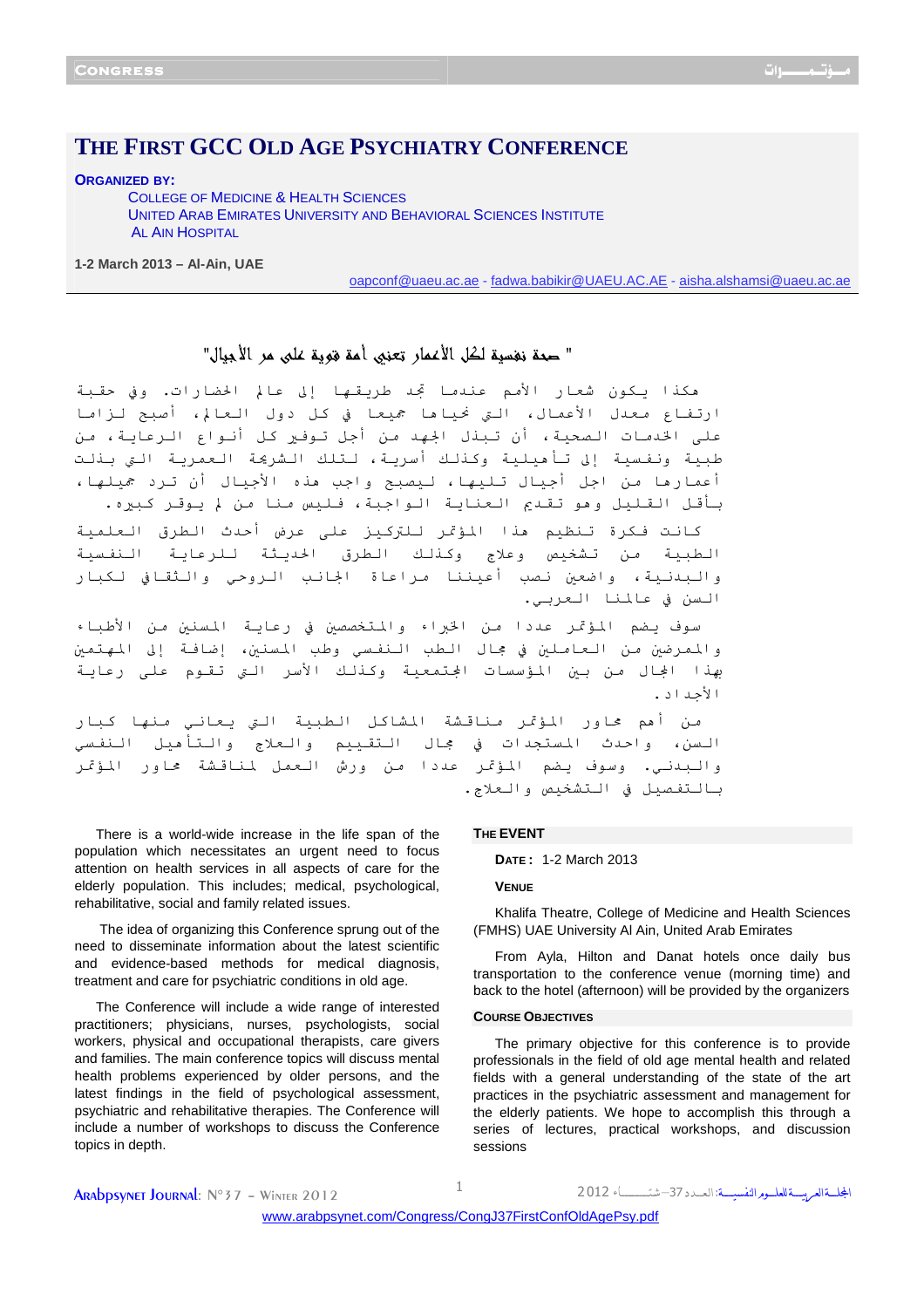# **TARGET AUDIENCE**

Psychiatrists, Psychologists, Internists ,Primary care physicians, Neurologists, Nurses, Community Teams, social workers, Occupational therapists, medical students, rehabilitation services, families and cares

#### **CME CREDIT**

The organiser of the conference will apply for CME credit hours from CME and CPD Committee of United Arab Emirates University which is recognized by all medical bodies in United Arab Emirates once the scientific program is finalized.

## **CONFERENCE ORGANIZING COMMMITTEE**

#### **ORGANISERS**

College of Medicine and Health Sciences United Arab Emirates University.

#### in association with

Behavioural Sciences Institute, Al Ain Hospital

• Prof. Mohamed Yousef Hasan Baniyas (Conference President)

• Prof. Tar-Ching Aw (Conference Chair)

# **CORE COMMITTEE**

- Prof. Hamdy Moselhy (Chair)
- Dr. Yahya Bashir Takriti (Co-Chair)
- Dr. Kanita Dervic
- Dr. Leena Amiri
- Dr. Adel Al Offi
- Dr. Saad Ghalib
- Dr. Ghanem Al Hassni
- Ms. Fadwa Almugaddam
- Dr. Moza Al Sabousi
- Dr. Medhat Al Sabahi
- Dr. Hamad Al Sinawi
- Dr. Suhaila Ghuloum
- Dr. Mahmoud Awara
- Dr. Jamila Al Ketbi
- Ms. Aisha Al Shamsi
- Mr. Said Yousef

# **SCIENTIFIC COMMITTEE**

- Dr. Yahya Bashir Takriti (Chair)
- Dr. Ossama Osman (Co-Chair)
- Dr. Kanita Dervic(Co-Chair)
- Prof. Stephan Curran
- Prof. Geaorge Tadros
- Dr. Badr Salih
- Dr. Essam Emam
- Dr. Tahani Al Kayoumi
- Dr. Mohamed Al Banna
- Dr. Mohamed Abd Al Maksoud
- Dr. Mohamed Khalid
- Dr. Leena Amiri
- Dr. Anne Omara

# **PUBLIC RELATIONS, SOCIAL, REGISTRATION AND SECRETARIAL COMMITTEE**

- Mr. Mahmoud Mahmoud (Chair)
- Mr. Adnan Tahir
- Mr. Abdulrazzaq Ibrahim
- Mr. Abdul Hadi
- Mr. Mohamed Jaber
- Ms. Aysha al Shamsi
- Ms. Fadwa Almugaddam
- Mr. Mohamed Ali
- Mr. O Poker

#### Mr. Basheer T V

# **FINANCE COMMITTEE**

- Mr. Mahmoud Mohmahed Mahmoud (Chair)
- Dr. Ghanem Ali Al Hassani (Co-Chair)
- Mr. Haytham Soukieh (Co-Chair)
- Mr. Saeed Kamal

# **TECHNICAL COMMITTEE**

- Mr. Alsajir M B (Chair)
- Mr. Ehsan Ullah
- Mr. Musa Yasin
- Mr. Ashok Prasad
- Ms. Ivanna Lizarrituri
- Mr. Usman Thanikkal (CMHS, UAEU)

# **PROGRAM OUTLINE**

## **OBJECTIVE**

The primary objective for this conference is to provide professionals in the field of old age mental health and related fieldswith a general understandingof the dtate of the art practices in the psychiatric assessment and management for the elderly patients, we hope to accomplish this through a series of lectures, practical workshops, and discussion sessions

## **LECTURE TOPICS**

- Updates in Dementia Research
- Advances in Management of Alzheimer's Disease
- Co-moribidity in Old Age Psychiatry
- Evidence Based Psychopharmacology
- Neuro-Imaging

# الجحلسةالعربيسة للعلسوم النفسيسية: العسدد 37 – 2012 - 2012 - 2012 - 2012 Arabpsynet Journal: N°37 – Winter 2012

<www.arabpsynet.com/Congress/CongJ37FirstConfOldAgePsy.pdf>